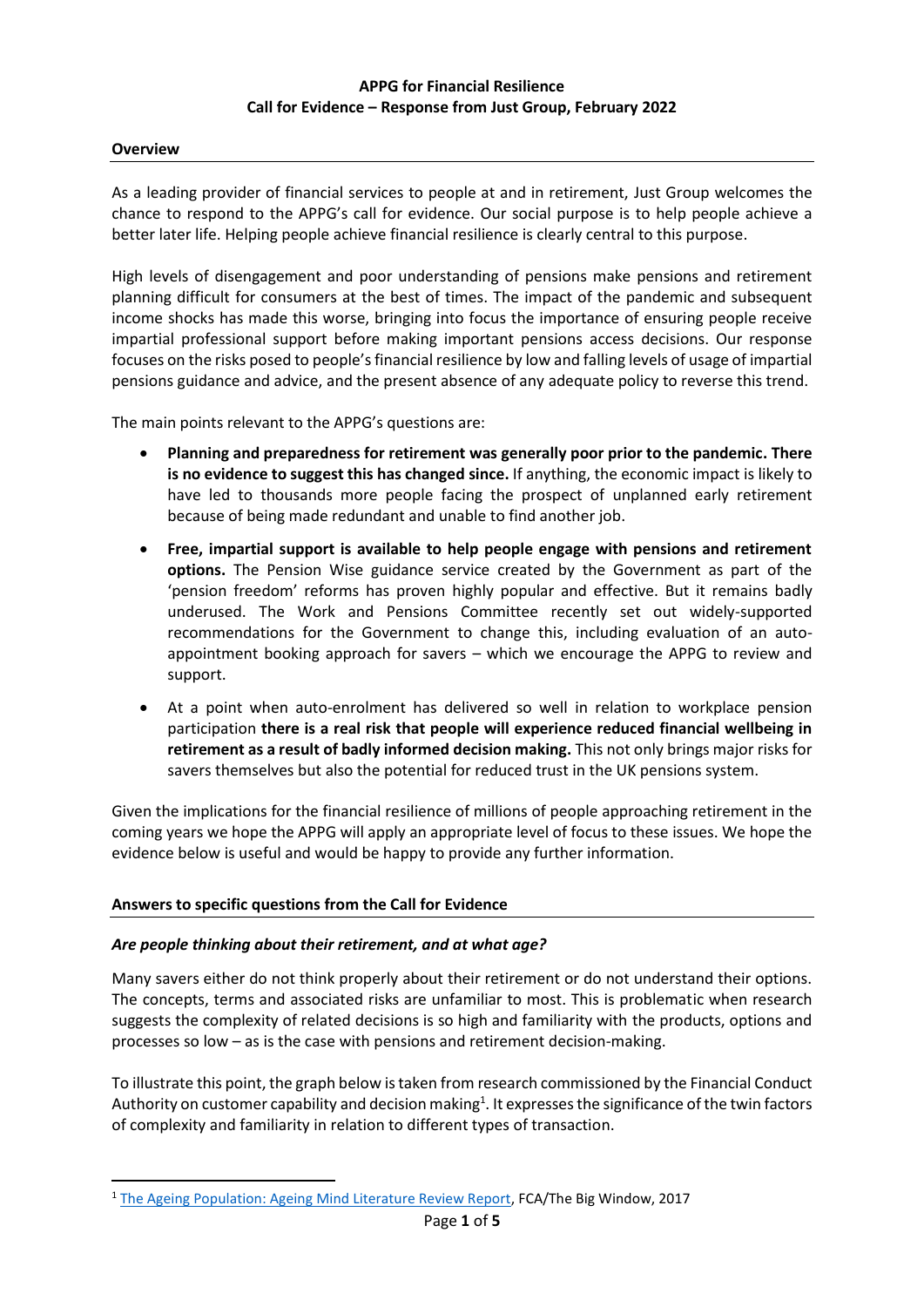

These findings are reinforced by a growing weight of analysis showing poor levels of financial capability among UK consumers. Office of National Statistics analysis has found that less than half (49 per cent) of adults aged 45 to 54 feel they know enough about pensions to make decisions about saving for retirement, rising to 64 per cent among those aged 55 and over – suggesting large numbers have doubts over their decision-making capacity in this area.<sup>2</sup>

Such surveys of general awareness are matched by poor understanding of the specific options facing savers when considering how to access their pensions. A survey of 5,000 DC pension savers aged 55- 70 conducted by the International Longevity Centre found that only half understood what an annuity is 'quite or very well'. Just 3 per cent said they understood what income drawdown is 'quite or very well', compared to more than 90 per cent who said they understood what a mortgage is.<sup>3</sup>

Problems relating to the basic understanding of pension options are likely to be compounded for those consumers impacted by the economic dislocation caused by Covid, and now rising inflation. With behavioural factors such as short-termism, overconfidence, status quo and optimism biases also known to influence consumer outcomes, the value of impartial professional support is clearly even greater than ever.

For these reasons, **[Pension Wise](https://www.moneyhelper.org.uk/en/pensions-and-retirement/pension-wise)** was created in 2015 as the free, impartial guidance service for people to use before accessing Defined Contribution pensions under the 'pension freedoms'. The service has received consistently excellent feedback from users. The most recent user evaluation found that 94 per cent of appointment customers were very (77 per cent) or fairly (18 per cent) satisfied, with 97 per cent saying they had already recommended or would recommend the service to others.<sup>4</sup>

**Yet Pension Wise usage has actually fallen over the last three years.** New FCA data show that the number of DC pension pots accessed after Pension Wise was used has fallen, from 94,744 in 2018/19 to 94,274 in 2019/20 and 81,805 in 2020/21. A 14 per cent reduction. Similarly, the number of pensions accessed via a regulated financial adviser fell by four per cent in this period.<sup>5</sup>

<sup>2</sup> [Wealth and Assets Survey: attitudes towards saving for retirement, automatic enrolment into workplace](https://www.ons.gov.uk/peoplepopulationandcommunity/personalandhouseholdfinances/incomeandwealth/articles/earlyindicatorestimatesfromthewealthandassetssurvey/attitudestowardssavingforretirementautomaticenrolmentintoworkplacepensionscreditcommitmentsanddebtburdenjuly2016todecember2017)  [pensions and financial situation,](https://www.ons.gov.uk/peoplepopulationandcommunity/personalandhouseholdfinances/incomeandwealth/articles/earlyindicatorestimatesfromthewealthandassetssurvey/attitudestowardssavingforretirementautomaticenrolmentintoworkplacepensionscreditcommitmentsanddebtburdenjuly2016todecember2017) ONS, 2018

<sup>&</sup>lt;sup>3</sup> [Making the system fit for purpose,](https://ilcuk.org.uk/wp-content/uploads/2018/10/Making-the-system-fit-for-purpose.pdf) ILC, 2015

<sup>4</sup> [Pension Wise service evaluation](https://moneyandpensionsservice.org.uk/wp-content/uploads/2020/10/Pension-Wise-Service-Evaluation-report-2019-2020.pdf) 2019/20, Money and Pensions Service, 2020

<sup>5</sup> [Retirement income market data 2020/21,](https://www.fca.org.uk/data/retirement-income-market-data-2020-21) FCA, 2021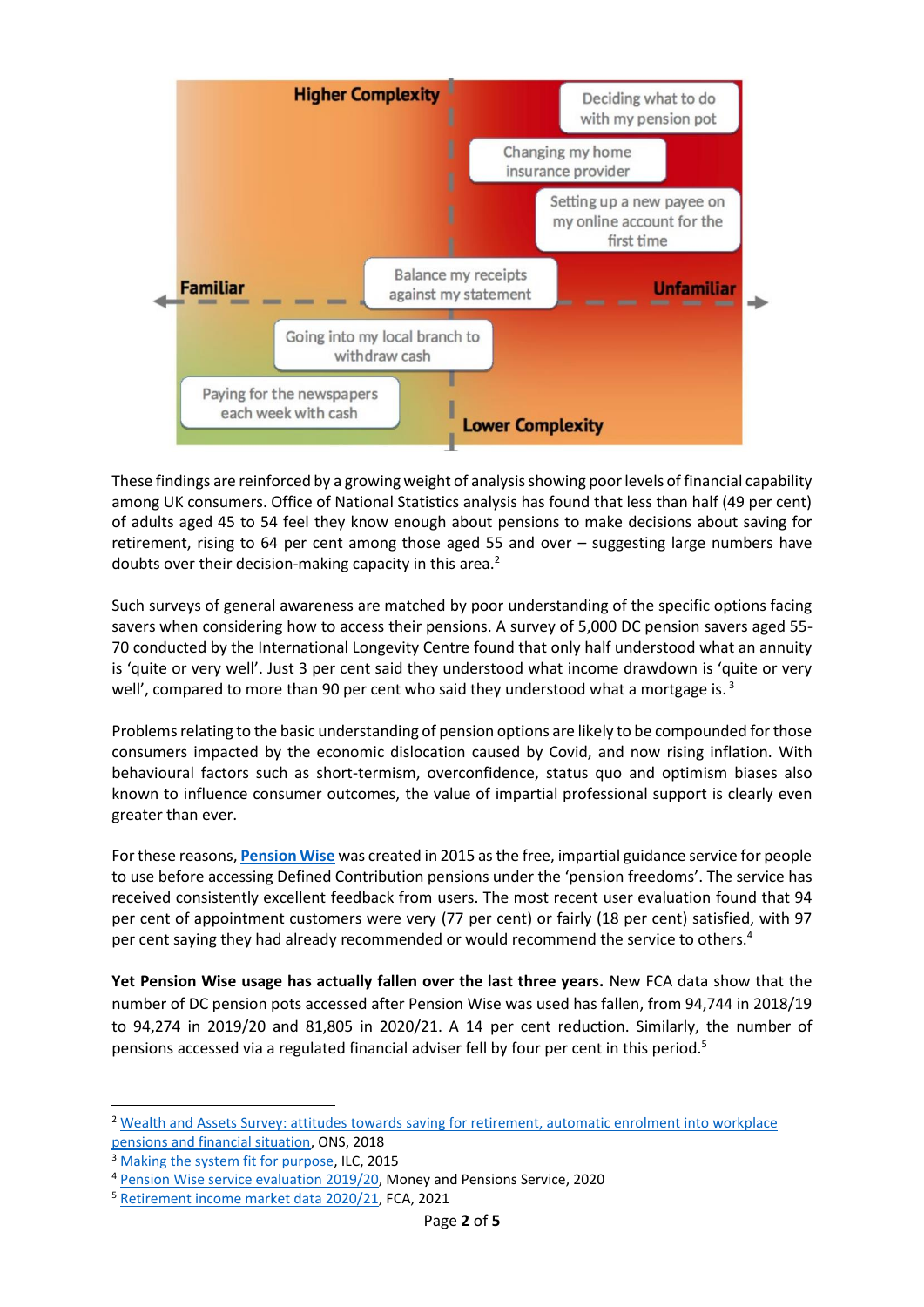This is important because Pension Wise provides an opportunity for savers who do not access financial advice to at least understand their options, speak with a professional who can impart key relevant information, answer their questions and correct misunderstandings. Yet the FCA data show that hundreds of thousands of savers are accessing their pension benefits each year without first using Pension Wise or regulated advice.

**We encourage the APPG to focus on this issue and recommend policy measures capable of driving up impartial guidance usage, so that savers receive the help they need to achieve financial resilience in retirement.** 

# *Have different groups within society had different financial experiences throughout the pandemic? Have there been differences by age, gender, ethnicity, housing tenure and region?*

As data covering the pandemic period becomes available it is becoming increasingly clear that women experience worse financial experiences in the retirement market. In part this is due to trends that existed before Covid. Research conducted by Just during the pandemic shows that women (12 per cent) are less than half as likely as men (26 per cent) to be highly engaged with their pensions. <sup>6</sup> Nine in 10 women aged 45-54 approaching retirement were unaware they are entitled to free, independent, and impartial guidance through Pension Wise, for example. This leaves women more highly exposed to negative financial experiences when planning for retirement.

Auto enrolment is helping to alleviate the gender gap in terms of pensions participation and this is welcome. But this addresses only the first part of the system, i.e. brining people into pension saving. The UK's evolving pensions system clearly needs new measures at the later stages of the pensions customer journey to equip savers with the basic level of understanding required to achieve financial wellbeing and resilience in retirement – and to avoid the known risks as a minimum.

### *What policy changes would improve people's financial resilience, in light of the pandemic?*

Impartial guidance and regulated advice clearly has a major part to play, but it must be used in order to be effective. This is true of guidance across all the various life stages but especially important at and in retirement, when the consequences of badly informed decision making can be profound and enduring. Beyond the economic consequences of the pandemic retirees also face risks including record levels of pension scam activity, unexpected tax charges, rising inflation and inappropriate product decisions.

These are among the reasons why the Work & Pensions Committee has called on the Government to ensure savers use either impartial Pension Wise guidance or regulated financial advice before accessing their pensions. The Committee's *[Accessing pension savings](https://committees.parliament.uk/publications/8514/documents/86189/default/)* inquiry report, published in January, set out recommendations for the Government to set up trials of an auto-appointment booking approach to improving pensions guidance take up. Also to set a 60 per cent target take up for guidance or advice, to provide a target for new policy interventions. The trial recommendation draws on key principles from the successful auto-enrolment policy, such as overcoming disengagement, removing sign-up friction, use of positive defaults (while preserving choice) and converting latent interest into positive action.

Just Group believes policy measures are necessary because Pension Wise usage (and advice usage) is falling among pension savers. Also because the only measures offered to date by the Government – the "stronger nudge" towards guidance – have been recognised by the Work and Pensions Committee and others as inadequate. **We hope the APPG will share the assessment made by the Work and Pension Committee and call on the Government to take forward an evaluation trial of the autoappointment booking approach for Pension Wise without delay.**

<sup>&</sup>lt;sup>6</sup> [Mind the pensions gender gap,](https://www.justgroupplc.co.uk/~/media/Files/J/JRMS-IR/news-doc/2021/fca-data-shows-pension-communications-failing-to-engage-higher-numbers-of-women-than-men.pdf) Just Group, 2021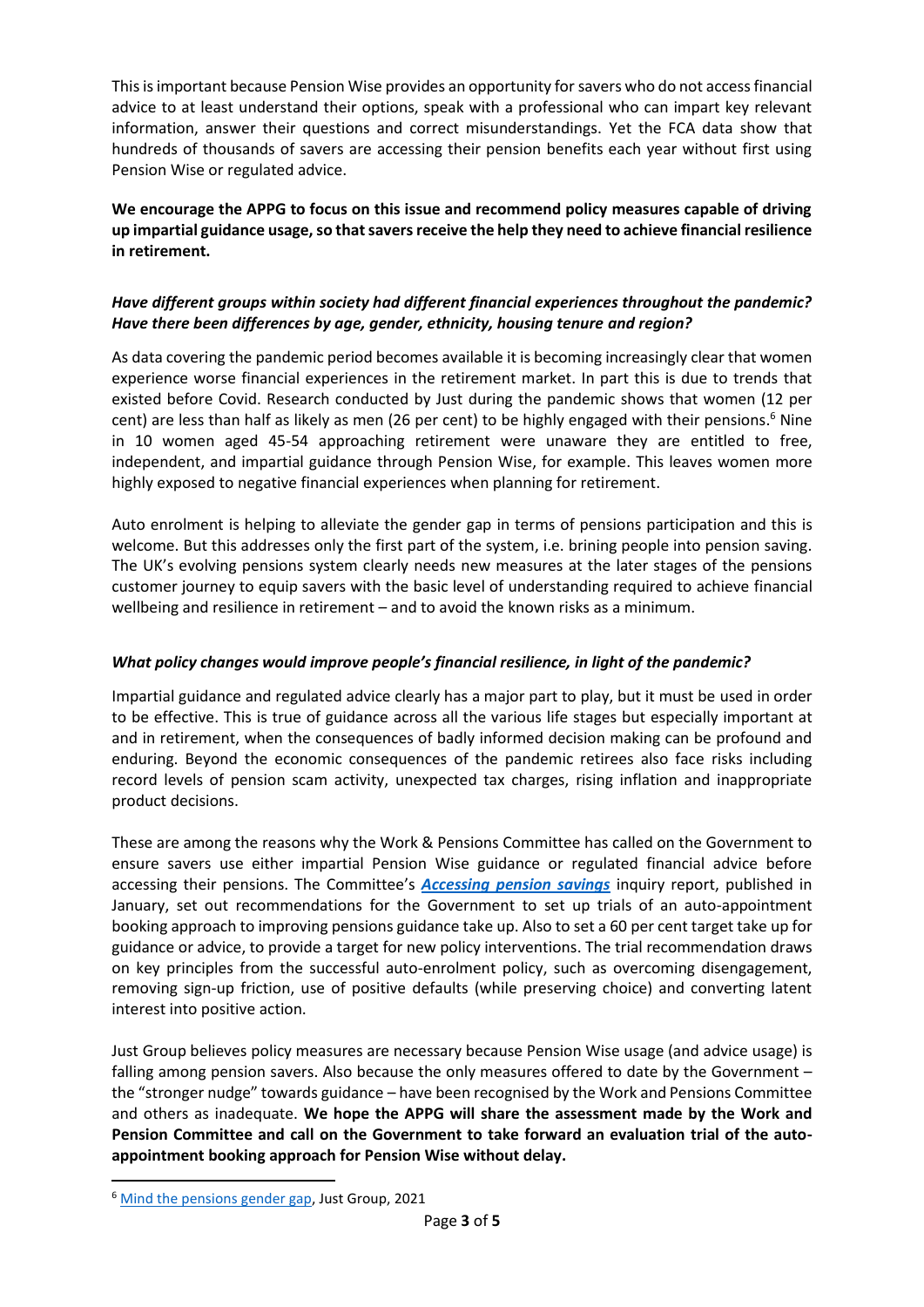The Annex below shows excerpts from evidence given to the Work and Pensions Committee by Age UK, the Association of British Insurers, the Financial Services Consumer Panel, The Pensions Regulator, FCA and Money and Pensions Service, indicating other organisations' views on this issue. We hope this is useful and look forward to following the APPG's work on the impact of Covid-19 on people's finances.

#### **About Just**

**[Just Group plc](https://www.justgroupplc.co.uk/)** ("Just") is a leading provider of retirement income solutions, care plans, Defined Benefit pension de-risking solutions and lifetime mortgages. At the core of our business is a social purpose to help people achieve a better later life, which we achieve through our approach to our market, our communities, and active contribution to key pensions, retirement and regulatory policy debates.

#### **Contact**

To discuss this submission or request further information please contact Ben Stafford, Head of Public Affairs at Just Group on 01737 827289 or [ben.stafford@wearejust.co.uk.](mailto:ben.stafford@wearejust.co.uk)

# **Annex – Oral evidence from Work and Pensions Committee inquiry**

### 1. Work & Pensions Committee oral evidence session, 16 June 2021 (full transcript **[here](https://committees.parliament.uk/oralevidence/2370/pdf/)**)

*"Freedom and choice is fiendishly complicated for individuals. It has the potential to cause a lot of problems. The majority of people are not familiar with pensions. It is a new thing and a series of big decisions that they are likely to have to make. It is important that the information is provided impartially to them."*

*"The guidance guarantee, which became Pension Wise, was promised as an integral part of freedom and choice to provide the support on offer. The fact that only 14 per cent of pots—about one in seven are being taken through Pension Wise is concerning. It is low. As Pension Wise does provide a good service, we would like to see that significantly rise. The Minister has said that he wants it to be the norm, which suggests that a significant majority of people would be using Pension Wise before they take their initial decisions on accessing. There is a lot of work to do."* **Chris Brooks, Head of Policy, Age UK**

"*We have a distinct problem right now at the point of retirement, as has been described. We have a solution that we know works well. Everything cannot be done at once. Getting Pension Wise to people at the point when they are first able to access it is the right thing to do. We need much greater takeup of the Pension Wise service, which is a good service in terms of all the consumer feedback that we know about. We believe that an auto-booking system should be trialled, but we also believe—similar things were said by the last panel—that providers should and can play a greater role not just in the provision of information at the point of retirement but also all the way through, because in many ways that is the unresolved piece of the puzzle*." **Dr Yvonne Braun, Director of Policy, Long Term Savings & Protection, Association of British Insurers**